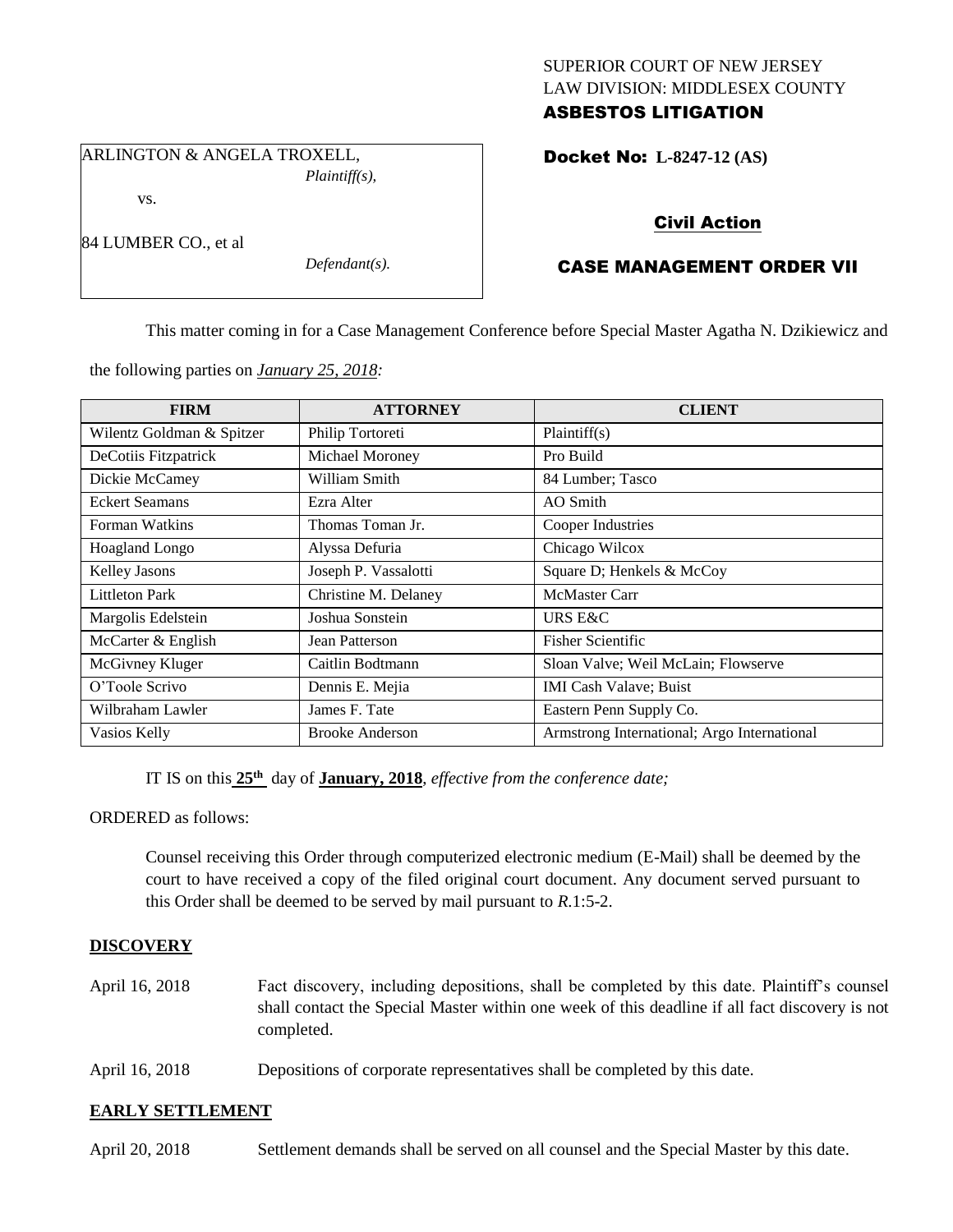## **SUMMARY JUDGMENT MOTION PRACTICE**

| April 13, 2018 | Plaintiff's counsel shall advise, in writing, of intent not to oppose motions by this<br>date. |
|----------------|------------------------------------------------------------------------------------------------|
| April 27, 2018 | Summary judgment motions shall be filed no later than this date.                               |
| May 25, 2018   | Last return date for summary judgment motions.                                                 |

## **MEDICAL DEFENSE**

June 15, 2018 Defendants shall identify its medical experts and serve medical reports, if any, by this date. In addition, defendants shall notify plaintiff's counsel (as well as all counsel of record) of a joinder in an expert medical defense by this date.

July 27, 2018 Plaintiff shall serve a rebuttal expert medical report, if any, by this date.

### **LIABILITY EXPERT REPORTS**

- June 15, 2018 Plaintiff shall identify its liability experts and serve liability expert reports or a certified expert statement by this date or waive any opportunity to rely on liability expert testimony.
- July 27, 2018 Defendants shall identify its liability experts and serve liability expert reports, if any, by this date or waive any opportunity to rely on liability expert testimony.

### **ECONOMIST EXPERT REPORTS**

- June 15, 2018 Plaintiff shall identify its expert economists and serve expert economist report(s), if any, by this date or waive any opportunity to rely on economic expert testimony.
- July 27, 2018 Defendants shall identify its expert economists and serve expert economist report(s), if any, by this date or waive any opportunity to rely on economic expert testimony.

### **EXPERT DEPOSITIONS**

August 17, 2018 Expert depositions shall be completed by this date. To the extent that plaintiff and defendant generic experts have been deposed before, the parties seeking that deposition in this case must file an application before the Special Master and demonstrate the necessity for that deposition. To the extent possible, documents requested in a deposition notice directed to an expert shall be produced three days in advance of the expert deposition. The expert shall not be required to produce documents that are readily accessible in the public domain.

### **PRE-TRIAL AND TRIAL**

April 3, 2018 The settlement conference previously scheduled on this date is **cancelled**. July 31, 2018 @ 10:00am Settlement conference. All defense counsel shall appear with authority to negotiate settlement and have a representative authorized to negotiate settlement available by phone. Any request to be excused from the settlement conference shall be made to the Special Master no later than 4:00pm of the day prior to the conference.

 $\_$  ,  $\_$  ,  $\_$  ,  $\_$  ,  $\_$  ,  $\_$  ,  $\_$  ,  $\_$  ,  $\_$  ,  $\_$  ,  $\_$  ,  $\_$  ,  $\_$  ,  $\_$  ,  $\_$  ,  $\_$  ,  $\_$  ,  $\_$  ,  $\_$  ,  $\_$  ,  $\_$  ,  $\_$  ,  $\_$  ,  $\_$  ,  $\_$  ,  $\_$  ,  $\_$  ,  $\_$  ,  $\_$  ,  $\_$  ,  $\_$  ,  $\_$  ,  $\_$  ,  $\_$  ,  $\_$  ,  $\_$  ,  $\_$  ,